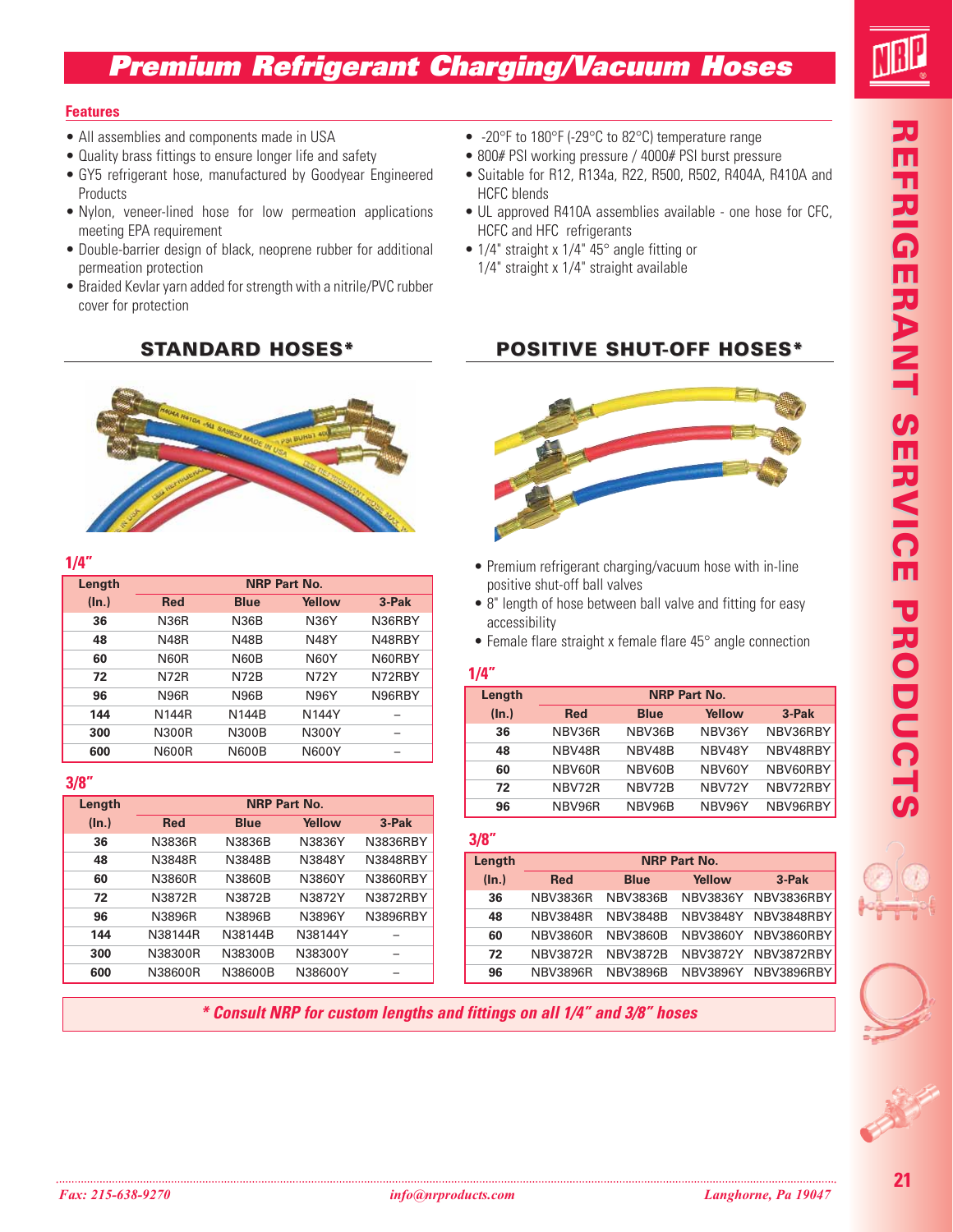# **Premium Refrigerant Charging/Vacuum Hoses**

## **BALL VALVE HOSES\***



#### **1/4"**

| Length | <b>NRP Part No.</b> |                                 |               |          |  |
|--------|---------------------|---------------------------------|---------------|----------|--|
| (ln.)  | <b>Red</b>          | <b>Blue</b>                     | <b>Yellow</b> | 3-Pak    |  |
| 6      | N6BVR               | N6BVB                           | N6BVY         | N6BVRBY  |  |
| 12     | N12BVR              | N12BVB                          | N12BVY        | N12BVRBY |  |
| 18     | N <sub>18</sub> BVR | N <sub>18</sub> BV <sub>B</sub> | N18BVY        | N18BVRBY |  |
| 24     | N24BVR              | N24BVB                          | N248BVY       | N24BVRBY |  |
| 36     | N36BVR              | N36BVB                          | N36BVY        | N36BVRBY |  |
| 60     | N60BVR              | N60BVB                          | N60BVY        | N60BVRBY |  |

### **ANTI-BLOW BACK HOSES\***



- 1/4" premium refrigerant charging/vacuum hose with antiblow back fittings
- Low-loss, 45° fittings that eliminate refrigerant venting and finger burns
- Knurled nut for easy access to tight areas
- Super-neoprene gaskets for long-life, slow deterioration

#### **1/4"**

| Length | <b>NRP Part No.</b> |             |        |          |
|--------|---------------------|-------------|--------|----------|
| (ln.)  | <b>Red</b>          | <b>Blue</b> | Yellow | 3-Pak    |
| 36     | NAB36R              | NAB36B      | NAB36Y | NAB36RBY |
| 48     | NAB48R              | NAB48B      | NAB48Y | NAB48RBY |
| 60     | NAB60R              | NAB60B      | NAB60Y | NAB60RBY |
| 72     | NAB72R              | NAB72B      | NAB72Y | NAB72RBY |
| 96     | NAB96R              | NAB96B      | NAB96Y | NAB96RBY |

- Premium refrigerant charging/vacuum hose with positive shut-off ball valve end
- 1/4" MFL or 1/4" FFL ball valve connections available
- 3/8" MFL or 3/8" FFL ball valve connections available

#### **3/8"**

| Length            |                 | <b>NRP Part No.</b> |                |            |  |  |
|-------------------|-----------------|---------------------|----------------|------------|--|--|
| $(\ln.)$          | <b>Red</b>      | <b>Blue</b>         | <b>Yellow</b>  | 3-Pak      |  |  |
| 6                 | <b>N386BVR</b>  | <b>N386BVB</b>      | <b>N386BVY</b> | N386BVRBY  |  |  |
| $12 \overline{ }$ | <b>N3812BVR</b> | N3812BVB            | N3812BVY       | N3812BVRBY |  |  |
| 18                | N3818BVR        | N3818BVB            | N3818BVY       | N3818BVRBY |  |  |
| 24                | <b>N3824BVR</b> | <b>N3824BVB</b>     | N3824BVY       | N3824BVRBY |  |  |
| 36                | N3836BVR        | N3836BVB            | N3836BVY       | N3836BVRBY |  |  |
| 60                | N3860BVR        | N3860BVB            | N3860BVY       | N3860BVRBY |  |  |

# **Heavy Duty Pressure Control Hoses**



- All assemblies and components made in USA
- Stainless steel refrigerant hose
- 600# PSI working pressure / 3000# PSI burst pressure
- 3/16" ID, 5/16" OD
- 90° x Straight, 1/4" FFL connects
- Straight x Straight, 1/4" FFL connects available
- For installation or replacement of copper capillary tubing on cut-out and pressure controls

| Part No.           | Length (In.) |
|--------------------|--------------|
| NPCH <sub>18</sub> | 18           |
| NPCH <sub>24</sub> | 24           |
| NPCH <sub>30</sub> | 30           |
| NPCH <sub>36</sub> | 36           |
| NPCH <sub>48</sub> | 48           |
| NPCH60             | 60           |

**\* Consult NRP for custom lengths and fittings on all 1/4" and 3/8" hoses**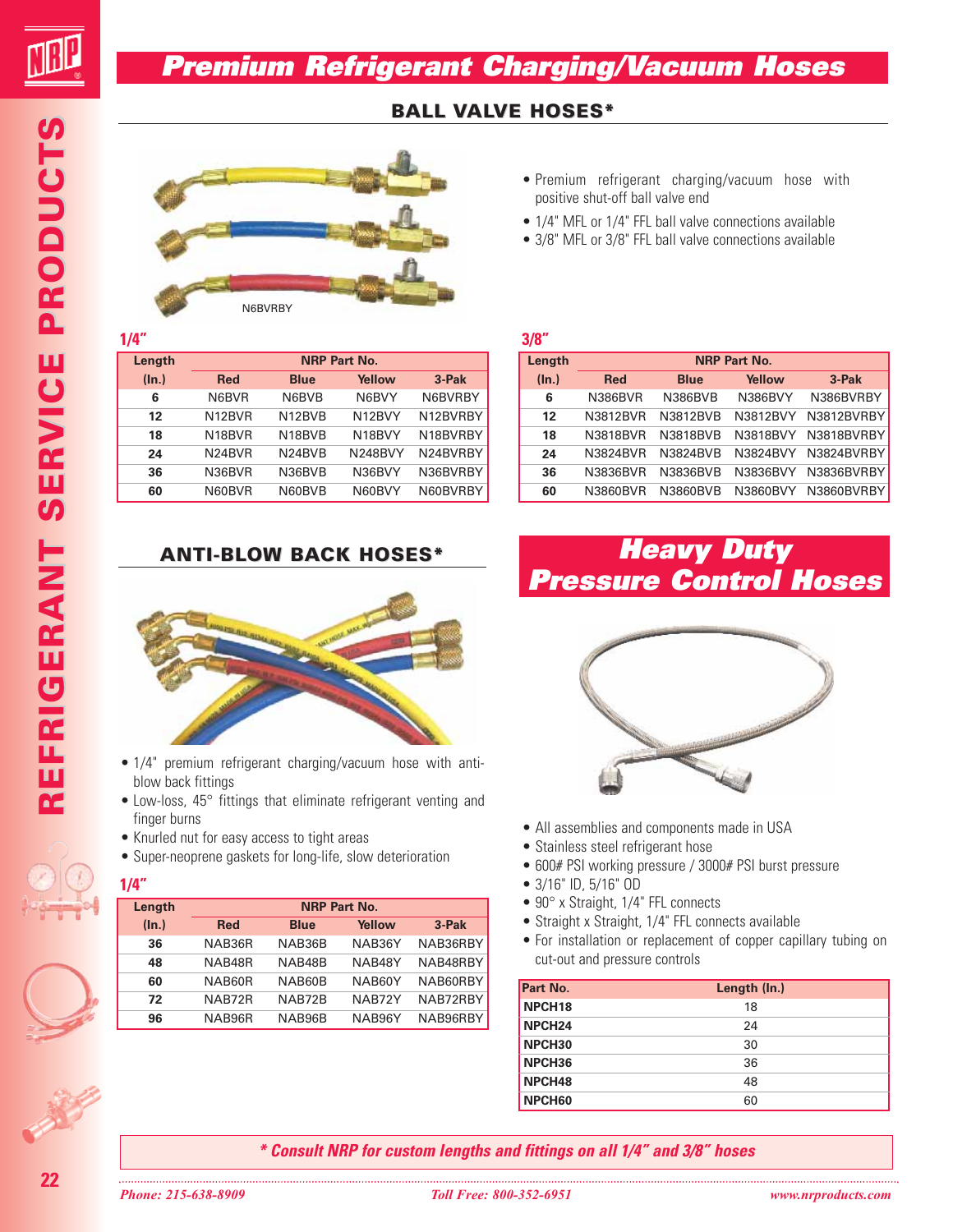# **Heavy Duty Premium Black Refrigerant Charging/Vacuum Hoses\***

#### **Features**

- 1/4", 3/8" and 1/2" heavy-duty refrigerant hoses constructed by Goodyear Engineered Products
- GY5 premium, permeation resistant, double barrier hose
- Suitable for R12, R134a, R22, R500, R502, R404A, R410A and HCFC blends
- 1/4" and 3/8" rated @ 4000# PSI (276 bar) min. burst pressure and 800# PSI (55 bar) max. working pressure
- 1/2" rated @ 3200# PSI (220 bar) min. burst pressure and 640# PSI (44 bar) max. working pressure



| Length |                 | <b>NRP Part No.</b> |                  |
|--------|-----------------|---------------------|------------------|
| (ln.)  | 1/4"            | $3/8"$ **           | $1/2$ "**        |
| 36     | NHD1436         | <b>NHD3836S</b>     | <b>NHD1236S</b>  |
| 48     | <b>NHD1448</b>  | <b>NHD3848S</b>     | <b>NHD1248S</b>  |
| 60     | NHD1460         | <b>NHD3860S</b>     | <b>NHD1260S</b>  |
| 72     | <b>NHD1472</b>  | <b>NHD3872S</b>     | <b>NHD1272S</b>  |
| 96     | NHD1496         | <b>NHD3896S</b>     | <b>NHD1296S</b>  |
| 144    | <b>NHD14144</b> | <b>NHD38144S</b>    | <b>NHD12144S</b> |
| 300    | NHD14300        | NHD38300S           | <b>NHD12300S</b> |
| 600    | NHD14600        | NHD38600S           | <b>NHD12600S</b> |
| 900    | NHD14900        | NHD38900S           | <b>NHD12900S</b> |
| 1200   | NHD141200       | NHD381200S          | NHD121200S       |

### **BALL VALVE HOSES**



- Heavy duty, premium refrigerant charging/vacuum hose with ball valve end
- Full flow ball valve with positive shut-off

| Length   | <b>NRP Part No.</b> |                  |  |
|----------|---------------------|------------------|--|
| $(\ln.)$ | 1/4"                | $3/8"$ **        |  |
| 6        | NHD146BV            | NHD386BV         |  |
| 12       | <b>NHD1412BV</b>    | <b>NHD3812BV</b> |  |
| 18       | NHD1418BV           | NHD3818BV        |  |
| 24       | NHD1424BV           | NHD3824BV        |  |
| 36       | NHD1436BV           | NHD3836BV        |  |
| 60       | NHD1460BV           | NHD3860BV        |  |
| 72       | <b>NHD1472BV</b>    | <b>NHD3872BV</b> |  |

### **STANDARD HOSES POSITIVE SHUT-OFF HOSES**



- Heavy duty, premium refrigerant charging/vacuum hose with in-line positive shut-off ball valves
- 8" length of hose between ball valve and fitting for easy accessibility

| Length |           | <b>NRP Part No.</b> |           |
|--------|-----------|---------------------|-----------|
| (ln.)  | 1/4"      | $3/8"$ **           | $1/2$ "** |
| 36     | NHDBV1436 | NHDBV3836           | NHDBV1236 |
| 48     | NHDBV1448 | NHDBV3848           | NHDBV1248 |
| 60     | NHDBV1460 | NHDBV3860           | NHDBV1260 |
| 72     | NHDBV1472 | NHDBV3872           | NHDBV1272 |
| 96     | NHDBV1496 | NHDBV3896           | NHDBV1296 |

- **\* Consult NRP for custom lengths and fittings on all 1/4", 3/8", 1/2" heavy duty hoses**
- **\*\* Straight x Straight Flare (S)**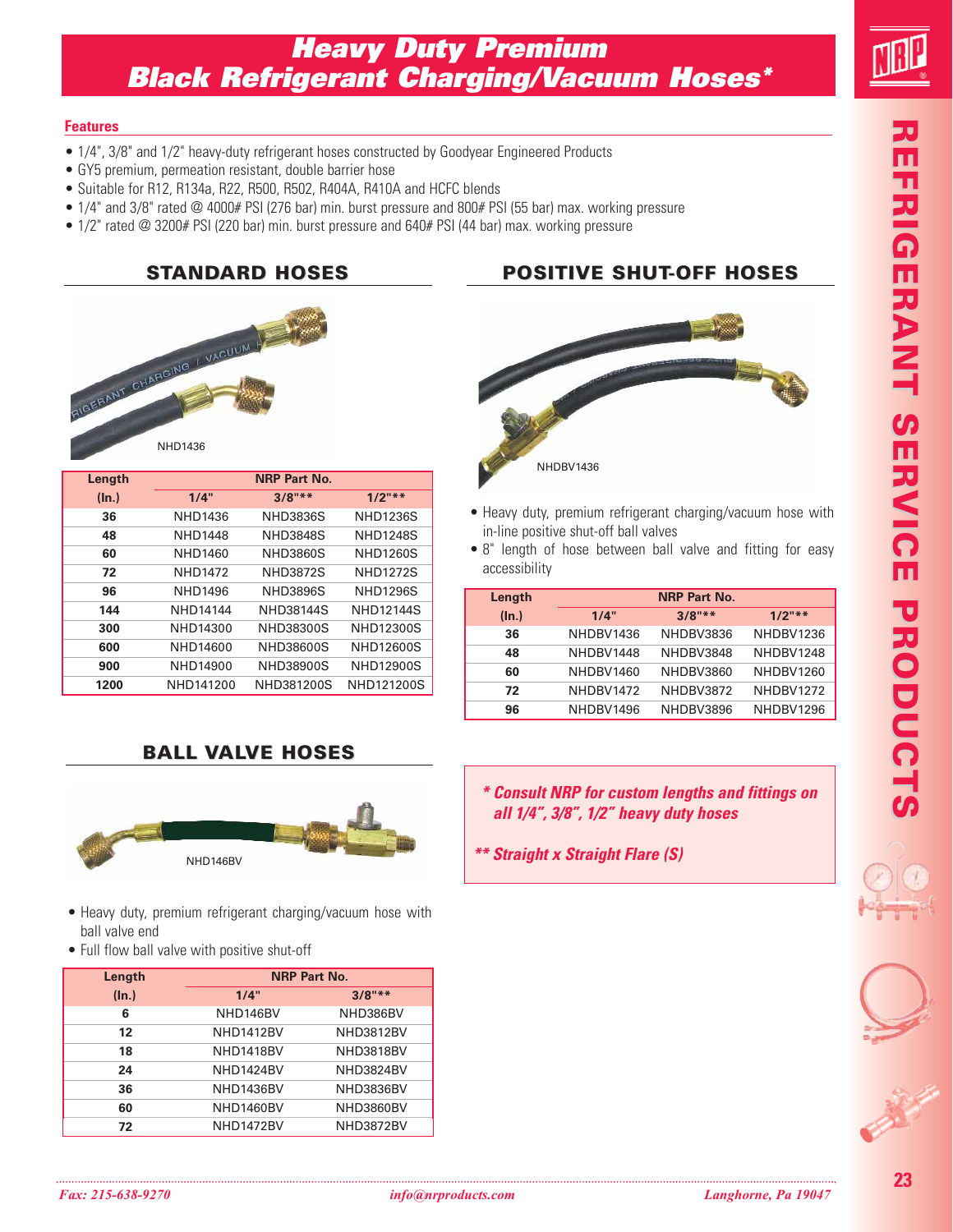# **Valves, Hose Adapters & Accessories**

#### **SHUT-OFF VALVES**



- Compact design shut-off ball valves for ease of application and use
- Make tank and unit switching easy and fast
- Prevent unnecessary venting and finger burns
- Excellent for maintaining vacuum integrity
- Connect to any 1/4", 3/8" FFL hose fitting

| Part No. | <b>Description</b>               |
|----------|----------------------------------|
| NBV14MM  | $1/4$ " MFL $\times$ $1/4$ " MFL |
| NBV14FM  | $1/4$ " MFL $\times$ $1/4$ " FFL |
| NBV38MM  | 3/8" MFL x 3/8" MFL              |
| NBV38FM  | 3/8" MFL x 3/8" FFL              |





- Low-loss, fittings that eliminate refrigerant venting and finger burns
- Available in 45°, 90° and straight fittings
- Knurled nut for easy access to tight areas
- Super-neoprene gaskets for long-life, slow deterioration

| Part No.     | <b>Connection</b>                     |
|--------------|---------------------------------------|
| <b>NABS</b>  | Straight Adapter, 1/4" FFL x 1/4" MFL |
| <b>NAB45</b> | 45° Adapter, 1/4" FFL x 1/4" MFL      |
| NAB90        | 90° Adapter, 1/4" FFL x 1/4" MFL      |

## **HOSE REPAIR KITS**



NH06KIT

NABKIT

For replacement/repair of all 1/4" anti-blow back fittings

| Part No.        | <b>Description</b>                |    |
|-----------------|-----------------------------------|----|
| NH06KIT         | 3/8" Seal Gasket                  | 10 |
|                 | 1/4" Seal Gasket                  | 10 |
|                 | Depressor                         | 10 |
|                 | 3/8" Finger Tight O-Ring Cap      | 2  |
|                 | 1/4" Finger Tight O-Ring Cap      | 6  |
|                 | Valve Core                        | 5  |
|                 | <b>Plastic Valve Core Tool</b>    | 2  |
| <b>NABORING</b> | Replacement O-Ring for            | 5  |
|                 | <b>Anti-Blow Back Fittings</b>    |    |
| <b>NABKIT</b>   | Anti-Blow Back Fitting Repair Kit | 7  |
|                 | Bard Head with O-Ring,            |    |
|                 | <b>Replacement O-Rings</b>        |    |

### **HOSE ACCESSORIES**



| Part No.       | <b>Description</b>           | <b>Quantity</b> |  |  |
|----------------|------------------------------|-----------------|--|--|
| <b>CRT</b>     | 1/4" Core Extractor          | 1               |  |  |
| CD5555         | <b>CRT O-Ring Repair Kit</b> |                 |  |  |
| NH05001        | 1/4" Hose Gasket             | 10              |  |  |
| NH01013        | 3/8" Hose Gasket             | 10              |  |  |
| NH01012        | 1/2" Hose Gasket             | 10              |  |  |
| <b>NH03016</b> | 1/4" Valve Core              | 5               |  |  |
| <b>NH05007</b> | 1/4" Hose Core Depressor     | 10              |  |  |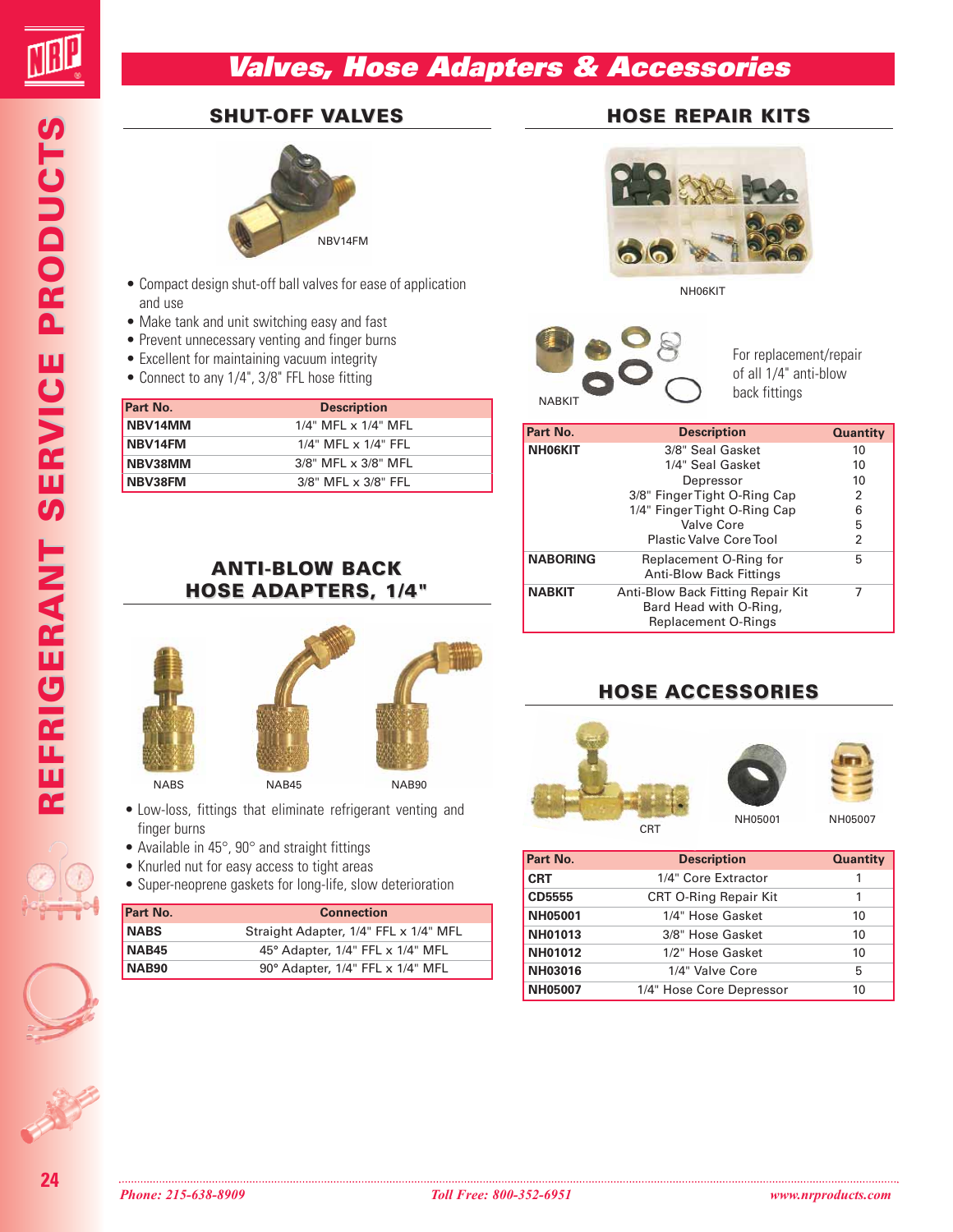# **Manifolds & Gauges**

## **MANIFOLDS**



- All assemblies and components made in USA
- Forged brass body with metal valve handles
- Hose anchors forged @ 45°
- Full porting for maximum capacity
- Heavy-duty swivel hook
- Vibration free gauges for minimal needle movement, accurate reading

| Part No.        | Refrigerant                                          | <b>Includes</b>                  |
|-----------------|------------------------------------------------------|----------------------------------|
| RM <sub>1</sub> | R <sub>12</sub> , R <sub>22</sub> , R <sub>502</sub> | Manifold Only                    |
| <b>RM136</b>    | R <sub>12</sub> , R <sub>22</sub> , R <sub>502</sub> | (3) 36" Hoses, Red, Blue, Yellow |
| <b>RM160</b>    | R <sub>12</sub> , R <sub>22</sub> , R <sub>502</sub> | (3) 60" Hoses, Red, Blue, Yellow |
| RM <sub>2</sub> | R134a, R404A, R22                                    | <b>Manifold Only</b>             |
| RM <sub>3</sub> | <b>R410A</b>                                         | <b>Manifold Only</b>             |
| <b>RM336</b>    | <b>R410A</b>                                         | (3) 36" Hoses, Red, Blue, Yellow |
| <b>RM360</b>    | <b>R410A</b>                                         | (3) 60" Hoses, Red, Blue, Yellow |
| RM4             | R22, R404A, R410A                                    | <b>Manifold Only</b>             |
| <b>RM436</b>    | R22, R404A, R410A                                    | (3) 36" Hoses, Red, Blue, Yellow |
| <b>RM460</b>    | R22, R404A, R410A                                    | (3) 60" Hoses, Red, Blue, Yellow |
| RM <sub>5</sub> | R22, R407A, R407C                                    | <b>Manifold Only</b>             |
| <b>RM536</b>    | R22, R407A, R407C                                    | (3) 36" Hoses, Red, Blue, Yellow |
| <b>RM560</b>    | R22, R407A, R407C                                    | (3) 60" Hoses, Red, Blue, Yellow |

### **PRESSURE GAUGES**



| Part No.      | Gauge                       | <b>Diameter</b> | Refrigerant                                    | <b>Scale Range (PSI)</b> | <b>Color</b> |
|---------------|-----------------------------|-----------------|------------------------------------------------|--------------------------|--------------|
| <b>N2000</b>  | <b>High Side</b>            | 2 <sup>''</sup> | R12, R22, R502                                 | $0 - 500$                | Red          |
| N2001         | Compound                    | 2 <sup>''</sup> | R12, R22, R502                                 | $30" - 0 - 120$          | Blue         |
| <b>N2002</b>  | Compound                    | 2 <sup>''</sup> | R134a, R404A, R22                              | $30" - 0 - 120$          | Blue         |
| N2003         | <b>High Side</b>            | 2 <sup>''</sup> | R134a, R404A, R22                              | $0 - 500$                | Red          |
| <b>N2004</b>  | <b>High Side</b>            | 2 <sup>''</sup> | R410A, R22, R407C                              | $0 - 800$                | Red          |
| <b>N2005</b>  | Compound                    | 2 <sup>''</sup> | R410A, R22, R407C                              | $30" - 0 - 250$          | Blue         |
| <b>N2006</b>  | <b>High Side</b>            | 2 <sup>''</sup> | <b>R410A</b>                                   | $0 - 800$                | Red          |
| N2007         | Compound                    | 2 <sup>''</sup> | <b>R410A</b>                                   | $30" - 0 - 500$          | Blue         |
| <b>N2008</b>  | <b>High Side</b>            | 2 <sup>''</sup> | R22, R404A, R410A                              | $0 - 800$                | Red          |
| N2009         | Compound                    | 2 <sup>''</sup> | R22, R404A, R410A                              | $30" - 0 - 250$          | Blue         |
| N2010         | <b>High Side</b>            | 2 <sup>''</sup> | R22, R407A, R407C                              | $0 - 500$                | Red          |
| N2011         | Compound                    | 2 <sup>''</sup> | R22, R404A, R407C                              | $30" - 0 - 250$          | Blue         |
| N3000         | <b>High Side</b>            | 3''             | R22, R404A, R410A                              | $0 - 800$                | Red          |
| N3001         | Compound                    | 3''             | R22, R404A, R410A                              | $30" - 0 - 500$          | Blue         |
| N3002         | <b>High Side</b>            | 3 <sup>''</sup> | R22, R134a, R404A                              | $0 - 500$                | Red          |
| N3003         | Compound                    | 3''             | R22, R134a, R404A                              | $30" - 0 - 120$          | Blue         |
| <b>N2000G</b> | High Side, Glycerine Filled | 2 <sup>n</sup>  | R12, R22, R502                                 | $0 - 500$                | Red          |
| <b>N2001G</b> | Compound, Glycerine Filled  | 2 <sup>''</sup> | R12, R22, R502                                 | $30" - 0 - 120$          | Blue         |
| <b>N2006G</b> | High Side, Glycerine Filled | 2 <sup>''</sup> | <b>R410A</b>                                   | $0 - 800$                | Red          |
| <b>N2007G</b> | Compound, Glycerine Filled  | 2 <sup>n</sup>  | <b>R410A</b>                                   | $30" - 0 - 500$          | Blue         |
| Part No.      |                             |                 | <b>Description</b>                             |                          |              |
| <b>GRK</b>    |                             |                 | <b>Replacement Glycerine</b>                   |                          |              |
| <b>GFP</b>    |                             |                 | Glycerine Gauge Replacement Fill Plug (3/pack) |                          |              |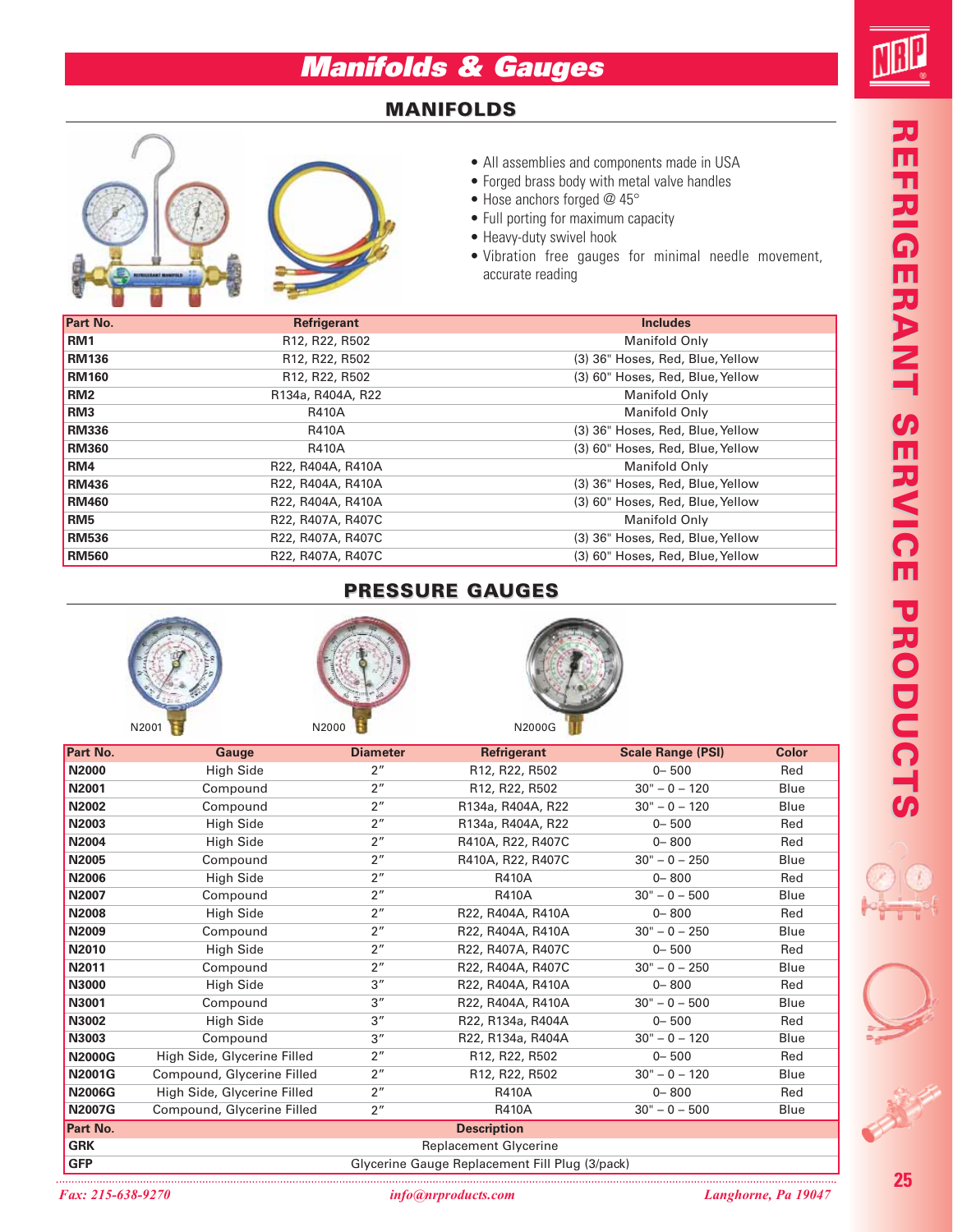

**REFRIGERANT SERVICE PRODU REFRIGERANT SERVICE PRODUCTS**

REFRIGERANT SERVICE PRODUCTS

# **Refrigerant Ball Valves**

#### **BALL VALVES**



| Part No.                          |                                      | <b>Connection</b>      | <b>Ball Port</b>         |       |     |     | <b>Dimensions (In.)</b> |     |     |      | <b>Maximum</b>        | Weight | <b>Flow</b> |
|-----------------------------------|--------------------------------------|------------------------|--------------------------|-------|-----|-----|-------------------------|-----|-----|------|-----------------------|--------|-------------|
| <b>With</b><br><b>Access Port</b> | <b>Without</b><br><b>Access Port</b> | <b>ODF</b><br>$(\ln.)$ | <b>Diameter</b><br>(ln.) | A     | B   | C   | D                       | E   | F   | G    | <b>Width</b><br>(ln.) | (Lbs.) | (Cv)        |
| 14BVT                             | 14BV                                 | 1/4                    | 0.5                      | 5.5   | 2.6 | 2.9 | 0.3                     | 0.8 | 1.6 | 0.6  | 2.3                   | 0.92   | 2.2         |
| 38BVT                             | 38BV                                 | 3/8                    | 0.5                      | 5.5   | 2.6 | 2.9 | 0.4                     | 0.8 | 1.6 | 0.6  | 2.3                   | 0.93   | 4.4         |
| 12BVT                             | <b>12BV</b>                          | 1/2                    | 0.5                      | 6.33  | 3   | 3.4 | 0.5                     | 0.8 | 1.6 | 0.6  | 2.3                   | 0.95   | 7.2         |
| 58BVT                             | <b>58BV</b>                          | 5/8                    | 0.5                      | 6.33  | 3   | 3.4 | 0.6                     | 0.8 | 1.6 | 0.6  | 2.3                   | 0.96   | 14.3        |
| 34BVT                             | 34BV                                 | 3/4                    | 0.75                     | 7.32  | 3.4 | 3.9 | 0.7                     |     | 2   | 0.8  | 2.5                   | 1.69   | 20.8        |
| 78BVT                             | 78BV                                 | 7/8                    | 0.75                     | 7.32  | 3.4 | 3.9 | 0.8                     |     | 2   | 0.8  | 2.5                   | 1.69   | 29.7        |
| <b>118BVT</b>                     | <b>118BV</b>                         | $1 - 1/8$              | 1                        | 9.1   | 4.5 | 4.6 | 1                       | 1.3 | 2.1 | 1.07 | 2.8                   | 2.48   | 60          |
| <b>138BVT</b>                     | <b>138BV</b>                         | $1 - 3/8$              | 1.25                     | 9.66  | 4.7 | 5   | 1                       | 1.5 | 2.6 | 1.2  | 3.2                   | 3.81   | 83.5        |
| <b>158BVT</b>                     | <b>158BV</b>                         | $1 - 5/8$              | 1.5                      | 11    | 5.4 | 5.6 | 1                       | 1.8 | 2.8 | 1.35 | 3.7                   | 5.43   | 206         |
| <b>218BVT</b>                     | 218BV                                | $2 - 1/8$              | 2                        | 11.75 | 5.8 | 6   | 1.2                     | 2.1 | 3.3 | 1.8  | 4.4                   | 10.90  | 279         |
| <b>258BVT</b>                     | 258BV                                | $2 - 5/8$              | 2                        | 11.75 | 5.8 | 6   | 1.2                     | 2.1 | 3.3 | 1.8  | 4.4                   | 11.35  | 232.8       |
|                                   | 318BV                                | $3 - 1/8$              | 2.5                      | 14.68 | 7.2 | 7.4 | 1.2                     | 2.7 | 3.8 | 2.3  | 5.3                   | 20.51  | 318         |







**Dimensional Drawings**

× Ë

**Without Access Port**

 $\overline{\mathbf{x}}$ 

**With Access Port**

**26**

ाना

 $\mathbf{H}$